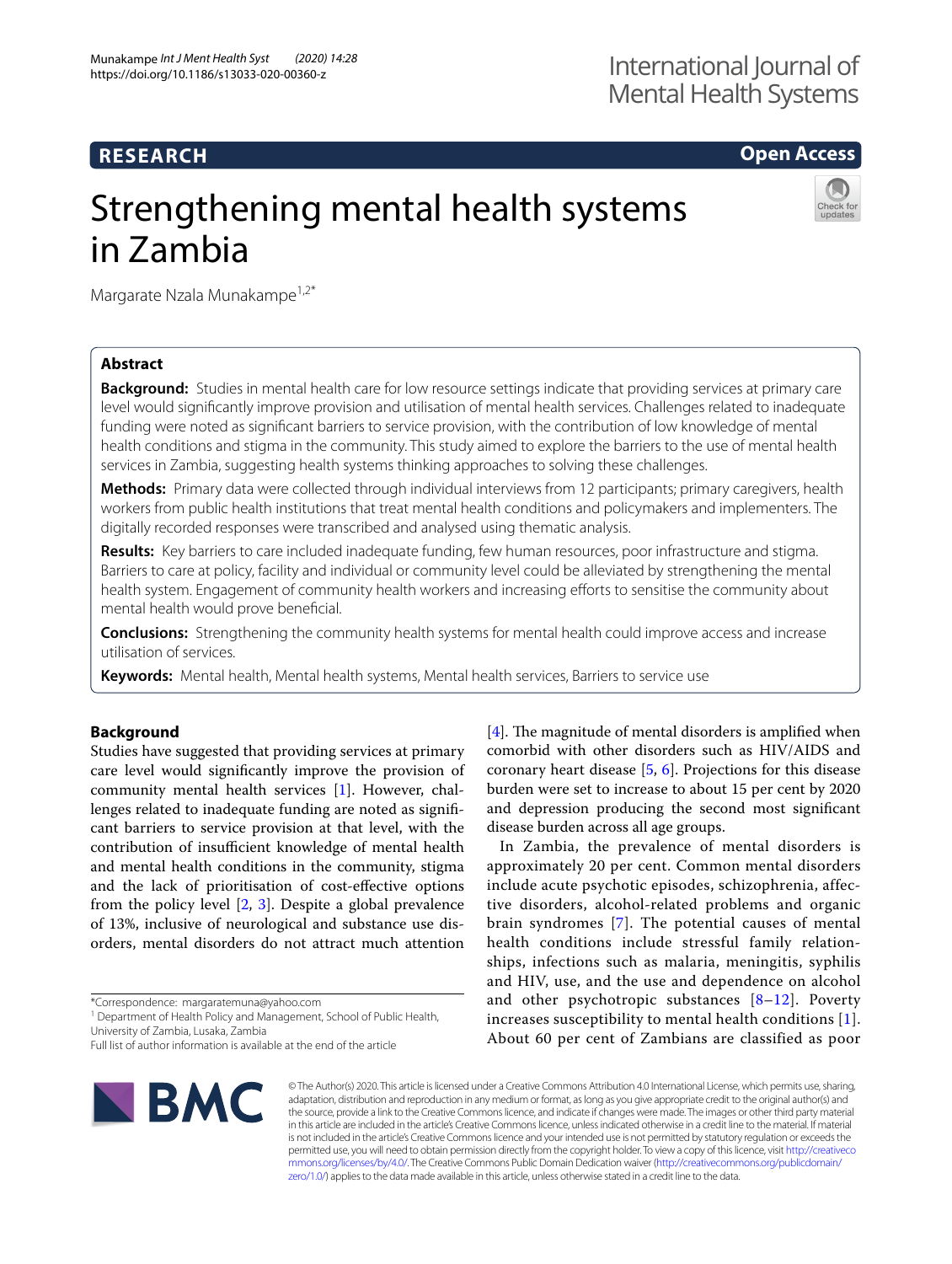[[13](#page-7-9)]—poverty defined as the lack of access to employment, income, freedom on which goods and services to consume, and a lack of other basic needs [\[14\]](#page-7-10). A significant portion of individuals with severe and persistent mental health conditions live in rural areas [\[15\]](#page-7-11).

Historically, mental health care has been a neglected part of the health system in Zambia, with services concentrated at provincial government hospitals and not at the primary care level [[1](#page-7-0)]. There is low funding for activities at less than 1% of the national health budget [[2](#page-7-1)]. A profile of mental health in Zambia [\[7\]](#page-7-6), highlighting the arrangement of mental health care in the country, is described as 'critical'. Key factors such as few trained human resources and the reliance on traditional medicine at the community level contribute to challenges of inadequate care. Services were also governed by the 1951 Mental Disorders Act, which was repealed. The Mental Health Act of 2018 is in place, but has not been operationalized yet.

Within the community, the stigma surrounding mental disorders is a signifcant barrier to mental health service utilisation  $[16]$  $[16]$  $[16]$ . In Zambia, students, detainees, prisoners, unemployed and others are described as 'at risk of developing mental disorders'. However, only 15 per cent of them can use mental health services, and these are mostly students and prisoners, as they have targeted interventions and services [\[17](#page-7-13)]. Even among the covered, a majority of them face signifcant challenges as revealed in a study at an urban health centre in Lusaka, which showed that over 80 per cent of people face problems of poor accessibility and underutilisation  $[16]$  $[16]$  $[16]$ .

Strengthening mental health systems in Zambia responds to the call to advance global mental health [[18](#page-7-14)] by improving funding and enhancing monitoring of the mental health system in countries, taking services as close to people as possible. In light of this background, the main aim of this study was to find out the barriers to the utilisation of mental health services at three levels: policy, facility and individual level. A 'systems thinking framework' [\[19\]](#page-7-15) is suggested, to understand these barriers and provide an indication of how to strengthen the overall mental health system in Zambia. While studies have looked into barriers at facility and individual level, such as stigma, seeking traditional healers and inadequate funding of the mental health activities  $[20-22]$  $[20-22]$ , this study aims to add more information to the policy level dimension, as well as provide a response to the dearth of context specific information on mental health in Zambia.

# **Methods**

This paper reports findings from a qualitative case study, which was part of a mixed-methods study that aimed to investigate barriers to the utilisation of mental health services at the policy, facility, and community level. The case study collected data from the health facilities, while a cross-sectional survey collected data from the community.

The case study was conducted in 3 provinces; Lusaka, Ndola, and Kabwe, between August and December 2016. Five institutions, four public health institutions that treat mental health conditions and the Ministry of Health, were purposively selected for this study. Primary data were collected through individual interviews. An interview guide with open-ended questions was used to steer the discussions with the participants, administered by the principal researcher and one research assistant. Both took feld notes throughout data collection. Interviews were only conducted after the researcher explained the study aims and procedures involved in the study.

A total of 12 participants were included in the study. A variety of information sources was introduced when selecting participants for the study; policymakers, health workers and the family members of the patients at the mental health facilities. Table [1](#page-1-0) describes the study participants in some detail.

All interviews were conducted in English, Bemba or Nyanja, and each interview lasted between 20 minutes and an hour, depending on the availability of the study participants. The digitally-recorded responses were transcribed and translated verbatim and read together with the feld notes. Translated data were checked by the research assistant to ensure meanings were not lost. The data were managed and analysed using NVivo 10. Thematic analysis [\[23\]](#page-7-18) was used as it was appropriate for,

<span id="page-1-0"></span>**Table 1 Characteristics of the study participant (n=12)**

| Participant | Location | Gender | <b>Type</b>                     |
|-------------|----------|--------|---------------------------------|
| MH001       | Kabwe    | Female | Family member (main care-giver) |
| MH002       | Kabwe    | Female | Family member (main care-giver) |
| MH003       | Kabwe    | Male   | Nurse                           |
| MH004       | Lusaka   | Female | Family member (main care-giver) |
| MH005       | Lusaka   | Male   | Policymaker                     |
| MH006       | Ndola    | Male   | Clinical Officer                |
| MH007       | Ndola    | Female | Nurse                           |
| MH008       | Ndola    | Male   | Family member (main care-giver) |
| MH009       | Lusaka   | Female | Family member (main care-giver) |
| MH0010      | Lusaka   | Male   | Doctor                          |
| MH0011      | Lusaka   | Male   | Policy maker                    |
| MH0012      | Lusaka   | Female | Nurse                           |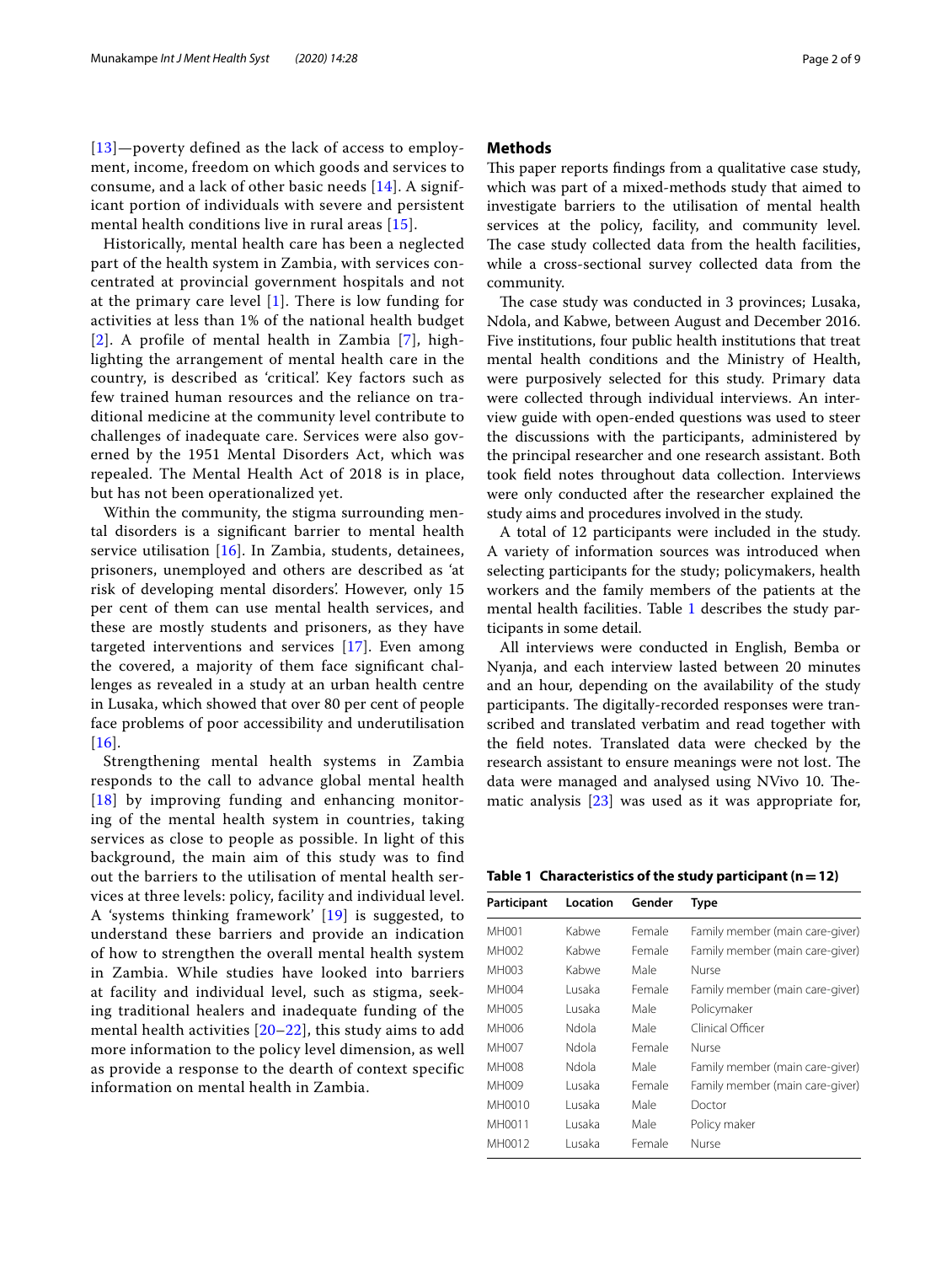according to Braun and Clarke, 2006 [[24\]](#page-7-19) "analysing and reporting patterns (themes)" within data collected from the participants. The key themes were developed from a predetermined code structure, developed from the literature reviewed, highlighting barriers at policy, facility, and individual level in other studies. New themes emerged from the data at the three diferent levels, particular to the Zambian mental health care system. The coded data were triangulated with the feld notes and other less formal discussions and impressions that were noted as the data were being collected.

Ethical clearance was obtained from the University of Zambia Biomedical Research Ethics Committee, UNZA-BREC (REF No. 013-06-15), and permission to carry out the study in the public health institutions was sought from the Ministry of Health, and the senior administrators at the health facilities. Individual written informed consent was obtained from all the participants before the interviews were conducted in private.

#### **Patient and public involvement**

No patients who were clinically diagnosed with mental health conditions such as depression and substance abuse-related disorders at the health facilities were interviewed in this study. This study was conducted in three provinces in three districts; where the researcher worked closely with representatives from the district and provincial health offices, as well as the institutional administrative officers. The family caregivers of the patients were helpful and played an essential role in the study while caring for their family members.

# **Results**

The findings are presented under three main barrier domains: policy-level barriers, facility-level barriers, and individual-level barriers.

# **Policy level barriers**

#### *Absence of an updated legal framework*

Information collected from respondents at the policy level revealed barriers to efective implementation of the mental health policy. It was mentioned that reference the old Mental Disorders Act and implementation of the mental health policy was problematic because the two were not aligned on how to manage the patients. While the policy stipulated mental health management and care, the law reinforced the use of violence to manage the patients, usually with the help of the police. The bill had been under revision for over 10 years and was only passed in 2019. At the time of data collection, there was hope that the new law would allow for the management of patients to be responsive to current mental health policy rather than based on 1949 experiences and thinking.

"The reading of the bill in parliament to enact the *new laws that is the will of the government. So we expect that before, by the coming quarter next year [2016], we might have a new law in mental health that will bring in better innovation in mental health." MH0011, Policymaker (Lusaka).*

# *Budget constraints and inadequate allocations*

Financial constraints also emerged as a barrier to adequate mental health services provision and the overall implementation of the mental health policy in Zambia. Budget limitations afected the provision of services in the community. One nurse from Kabwe had this to say:

*"We have in the past trained some Mental Health Assistants, but these have been based here at the facility. However, if the same people in the community were able to be trained and then share the knowledge with the rest of the community, I think that would be very useful. If there were an increase in the budget for mental health, then there would be an improvement". MH0001.*

Also, the insufficient budget affected the training of mental health service providers. It was noted that the mental health sector attracts very little funding on its own, however linking mental health to other more prioritised diseases and conditions; and that attract more funding would be beneficial to mental health care.

*"(…) defnitely the funding isn't sufcient. It goes with what the WHO says, that it's below 1%, like*  many other African countries. The budgetary alloca*tion is not enough, and it usually has a ceiling. Last year it was about K300, 000. What can you do with that for national mental health service? We have a program to do with mental health and HIV. We are now trying to convince people in child health, maternal health to see if we can do a program on child and maternal mental health, it would help improve the health status of maternal mental health. The solution is riding on other services". MH0005, Policy Maker (Lusaka).*

#### *Drugs*

At the primary care level, primary care kits with essential medicines needed to provide services were regularly provided to the health facilities. However, these kits did not contain drugs specific to mental health care. The lack of drugs was seen as a contributing factor to the many referrals at the provincial facilities from lower-level institutions. The Mental Health Policy stressed 'bringing the services as close to the people as possible', but this was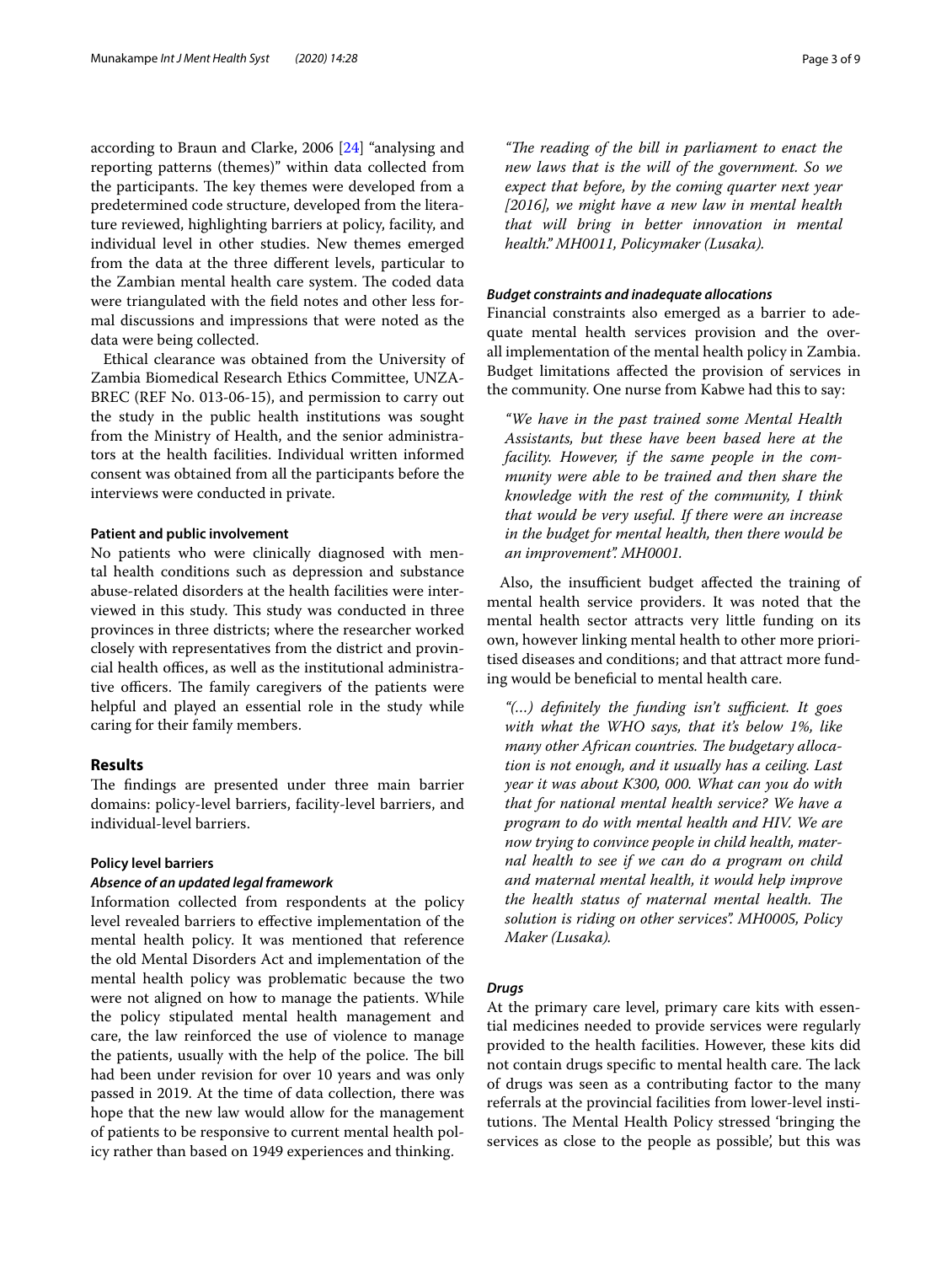not possible because it had not yet been efected at the lower levels of service provision. The health system did not provide services at the primary level, and the drugs were not provided. Besides, it was also noted that these drugs were very costly, and this afected access to drugs when the patients needed them, sometimes even at the higher-level institutions.

*"(…) some of the drugs are not available, and so we have to tell the relatives to go and buy for them.*  There are about five types of Antipsychotics, but *'anti-side-efect' drugs are not available. Even though we give the patients the prescriptions, the medicines are quite expensive". MH0007, Nurse (Ndola).*

# *Management*

The management of mental health services was noted as a barrier to the provision of mental health services in Zambia. Despite feeling that the mental health sector was neglected and not prioritised in terms of overall funding and the provision of medicines among other issues, health care providers felt that airing their views would not lead to any signifcant changes in their work. Thus, they continued working despite the challenging conditions.

*"I can blame this on management because to do these; we need money and transport (…) I feel there are no key people who can make decisions and implement them. If you have no voice, being heard is difcult, you continue working the way you work. Your voice has no impact, so you do things within your circles of infuence" MH0003, Nurse (Kabwe).*

In terms of managing patients, the existing legal framework was seen as demeaning and discriminatory towards the patients, with terms such as 'imbecile' referring to the patients. It was also common practice for the members of the community to report any mental healthrelated case to the police frst, usually because of the violence associated with some conditions. As a result, the lack of legal protection or support allowed many patients of mental conditions to be dragged to the mental health institutions against their will with the help of police officers, through the use of court orders. Some patients were antagonistic towards receiving any medication attached to such treatment. Hospitalisation in the old and dilapidated facilities also afected the re-socialisation of individuals after treatment as the community continued to remember them in that way even when they had received treatment and were better. A caregiver had this to say;

*"It is government policy for the police to come in because of the way he was he was scaring people so they cannot lock him up (…) until he stabilises and until the doctor says now he is okay. However, even with a court order, the police should treat him well, because he isn't a criminal, it is an illness. You just talk to the person nicely" MH000 4, Family Member (Lusaka).*

While the facility and community level actors saw a failure in managing mental health services, on the policymaker's side, however, it was reported that much had been done for mental health services; considering the changes that had happened over time, even though they also felt that there was more work to be done.

# **Facility level barriers**

## *Few experts or human resources*

Generally, a shortage of human resources to meet the burden of mental health conditions in the country was reported by almost all the participants interviewed. The shortage was attributed to several reasons. Most of the health workers who decided to take the mental health career path ended up disinterested because they did not have many opportunities to develop their careers. When compared to HIV/AIDS management or maternal and child health, mental health providers did not have as many training opportunities as part of their continuous professional development. Some health workers were deployed at these facilities with basic mental health management knowledge but lacked opportunities to practice or see patients. They eventually diverting into other areas instead, and this was typical of many nurses and clinical officers. One nurse had this to say;

"There is no motivation to work despite having knowledge and skill. There are no drugs, so we can*not treat the patient. There are no support staff like psychologists or social workers to come in using the multi-disciplinary approach. There should be all these people so that a patient is treated holistically. Demotivation is too much, despite having the knowledge (…) within PHC there is also the secondary level where someone is already sick, there should be a lot of manpower, social worker, psychiatrist a psychologist so that a patient can be treated holistically instead of just providing medication and allowing then to go". MH0003, (Kabwe).*

#### *Poor referral system*

Ideally, the structure was that the clinics or health centres were supported by the zonal health centres (community health centres), and both were supported by the district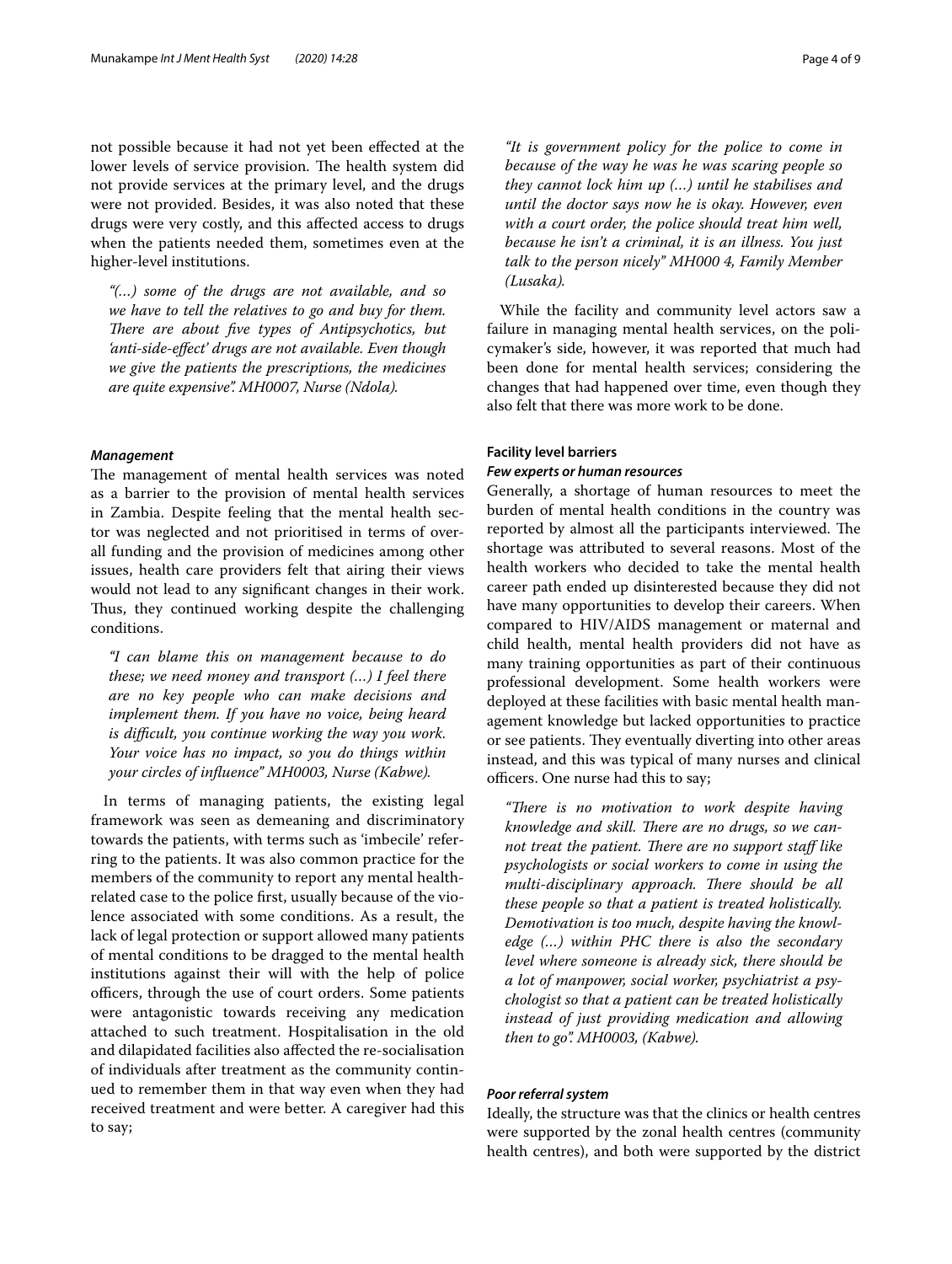hospitals which were in turn also supported by the provincial hospitals. Where the cases are complicated, the patients were referred to the district or provincial hospitals or the national specialist hospitals. However, this was not the case with the mental health referral system, as clients went directly to the provincial hospitals; at the mental health annexes or to Chainama Hills Hospital (the national mental health hospital) when the cases were more complicated or alarming for the caregivers. This was a severe breach of the system and thus led to overcrowding in the provincial hospitals and at the national specialist hospital. A nurse from Ndola (MH0007) said *"We receive very few referrals. People come straight to the hospital. Once they get detention orders, they come here and "dump" their patients here".*

Despite the weak or "diferent" referral system, the family caregivers acknowledged that the health care providers were well trained as they were able to attend to them when they sought assistance. However, they were not sufficient to handle all their demands due to staff shortages. Training of Mental Health Assistants (Community Health Workers) helped alleviate the problem of insuffcient human resources at Lusaka and Ndola hospitals. Conversely, the continuity was problematic due to insuffcient budgetary allocation to mental health. A need for more personnel to be trained at the diferent levels of health care to support mental health programs was reported as a way to reach the community as these activities were already specifed in the mental health policy.

# **Individual‑level barriers**

# *Stigma*

Stigma was one of the most signifcant barriers to the utilisation of mental health services noted at the individual or community level. Stigma was captured at three levels: self-stigma, stigma from family members and the community in which the patient lived, and stigma from the health care providers. Self-stigma came about when the patient was aware that they were sick, and they began to lose hope in medication and are from the family. A nurse from Ndola (MH0006) said *"(*…) *also self*-*stigma from the clients themselves it becomes very difcult for someone to recover because of certain beliefs they come with from the community".*

The community was also reported to stigmatise patients with mental health conditions and this caused challenges related to adherence to medication and the general well-being of the patient. Even when the family took care of the patient, they could not protect them from the ridicule and judgment from their neighbours and friends. Finding out and being aware of the community's stigma was reported to contribute to self-stigma as the patient was made aware of their condition.

*"There is a stigma in the community. Because they see you here at ward 12 [mental health ward] and they even know that my husband is mad. Even when we are discharged when we reach the community, they are very mean; they call him "lishilu" [a mad/ foolish person] "her husband is a mad man". We may also try to hide from him, to hide the fact that he was here like when he asks me what brought him here I say its high blood pressure because of fear that the truth could cause a relapse. So people in the community are the ones that tell him what was wrong, that he had a mental health condition. So he sometimes feels too embarrassed to even come back here for medication" MH0002, Family Member (Kabwe).*

Sometimes clients or families were stigmatised because mental health conditions were seen as a sign of some involvement in the "supernatural" that had backfred. This form of judgment was founded in myths and misconceptions about the causes and implications of mental health conditions. Some misconceptions noted were that mental health conditions could be spread to other people through bites from patients and that mental health conditions were sexually transmitted. Community members were seen to propagate relapse as they remind the patient that they had a mental health condition.

While the health workers mentioned that most of the male patients were hospitalised due to substance abuserelated conditions, most female patients in the hospitals sufered from depression.

# *Education or awareness (Knowledge about mental health conditions)*

Knowledge about mental health conditions was reported as vital in mental health care. All the family members acknowledged that before caring for a patient within their household, they had very little or no knowledge at all about mental health conditions. Having to face the condition through their family members made them more aware and knowledgeable. They also mentioned that knowing more about the conditions before their family members were afflicted would have improved their experience of caring for their family members. When a family caregiver was asked if she knew about the mental health condition before dealing it in her family, she had this to say;

*"No. I only knew after she [her daughter] was sick. I just used to look at people who are sick. I did not have any thoughts regarding mental health problems. I just worried about feeding my family and seeing to it that their needs were met. Because I am single. I did not know anything about these diseases". MH0001, Family Member (Kabwe).*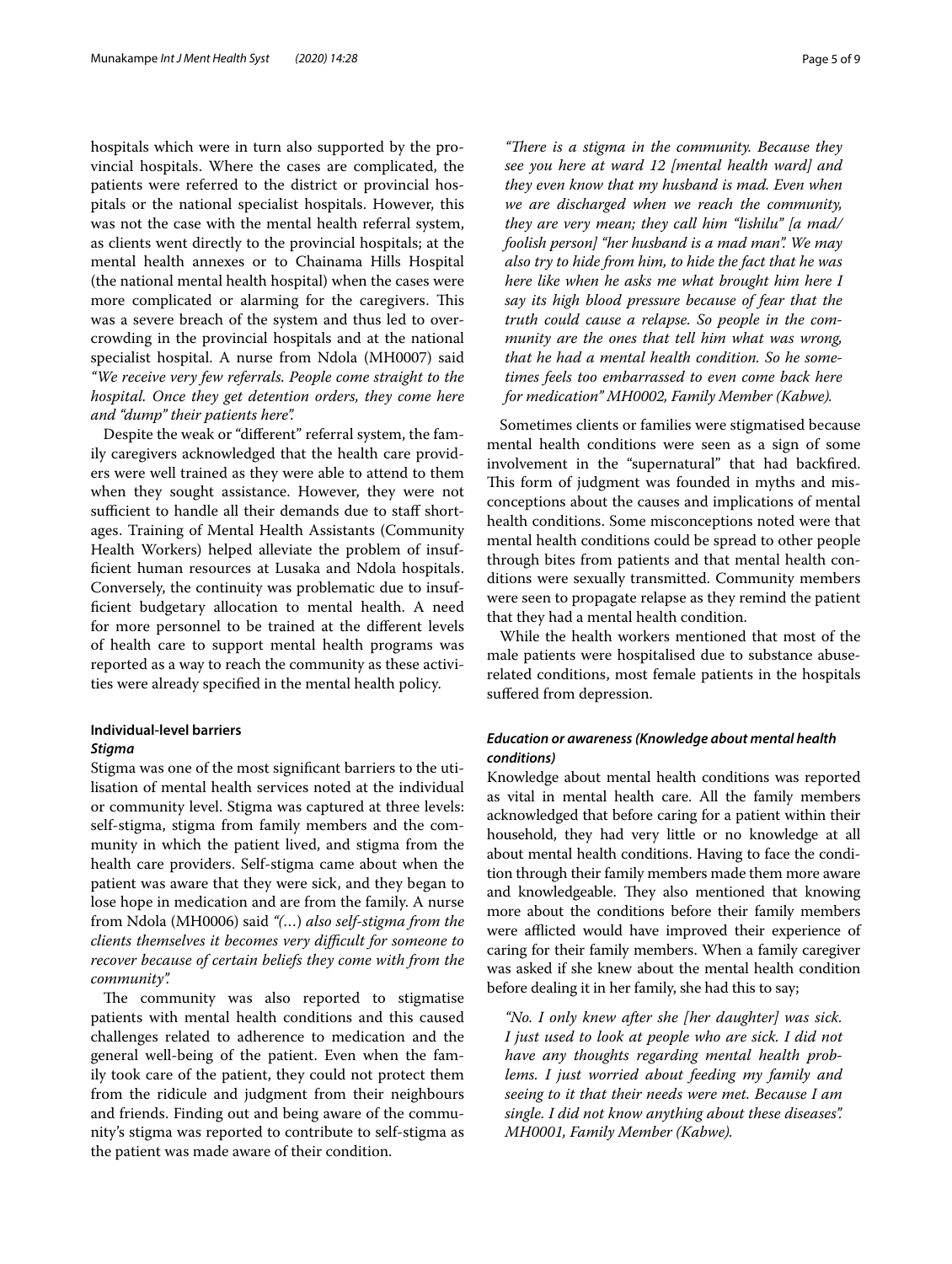# **Discussion**

The barriers to mental health service utilisation were investigated at the three levels; policy, facility and individual level. While inadequate fnancing for mental health afected most of the other health system domains, a 'systems thinking' approach [[19](#page-7-15)], emphasises examining the diferent parts of the health system and how they all need to be prioritised to improve mental health in Zambia. The barriers are therefore discussed in terms of; leadership and governance of mental health and mental health services, mental health fnancing, human resources for mental health, mental health service provision, mental health commodities and information systems.

#### **Leadership and governance of mental health services**

At the policy level, management was noted as one of the critical factors afecting the provision and utilisation of mental health services. Though management alone could not be blamed, it was cited as a key contributing factor, especially at policy and facility levels. Poor management was a barrier with regards to the prioritising of funds and actual budgetary allocation to the mental health sector. Due to the old and outdated Mental Disorders Act, which was still being reinforced [[25\]](#page-7-20) at the time of the study, the treatment that patients faced was that of criminals because that was stated in the law and the justice system enforced the law. It is hoped that the Mental Health Act of 2019 law will change the face of mental health in the country [[26\]](#page-7-21).

#### **Mental health fnancing**

Regarding fnancing for mental health, the study found that the monetary allocation to the sector was too little to do much meaningful work. Priority was given to other diseases and disorders, and less than 1% of the health budget was allocated to mental health. These fndings were consistent with studies in Ghana, Uganda and Sudan [\[20,](#page-7-16) [27](#page-7-22)]. Budgetary allocation directly afected the provision of drugs as shortages were reported in some instances, though some drugs were available. It also afected the management of services, as they could not be provided at the primary care level, particularly in the community. The plans (policies) were in place, but the fnances were inadequate to implement them. The lack of sufficient funding also affected the physical state of the facilities. Most of the buildings were old or dilapidated and patients were stigmatized also based on the state these facilities. Similar fndings were reported in other countries [[18\]](#page-7-14).

## **Human resources for mental health**

Inadequate funding, lack of prioritisation at the policy level, few human resources (specialists) led to a shortage of mental health services at primary care level. Because many health care providers opted to refer cases to the secondary or even tertiary facility, regardless of the severity of the case [[28\]](#page-7-23), this was noted as a form of stigma. Some of the cases seen at the secondary institutions could have been handled at the clinics and health posts, but because of lack of interest or experience in providing such services, the referrals took place. The inadequate funding also led to fewer opportunities for most of the health care providers to further their careers in mental health. The sector is not as well funded as other sectors such as HIV and adolescent health. As such, the health care providers did not choose mental health in their career progression. These findings were consistent with the studies done in Malawi related to mental health [\[28](#page-7-23)].

The lack of human resources  $[25]$  $[25]$  for mental health prevented the continued provision of Community Mental Health. Without such an intervention, many people are not aware of the importance of mental health, mental health conditions, and how to manage them.

### **Service provision and commodities for mental health**

A pattern of utilisation where services began at the secondary level, instead of primary care level emerged in the Zambian mental health system. Clients avoided the clinics as their frst point of contact with the health system and went directly to the provincial hospitals when they sought care for the mental health conditions. Even when a health care provider was willing to provide services, the primary health care package had no medication to respond to the need for these services. These findings were not in line with those found in South Africa [\[29](#page-7-24)], as efforts were made to decentralise services and include them in the primary health care package.

### **The impact of stigma**

A health system cannot function without people. Therefore, the people who utilise these services must also be aware of and be able to access these services. However, individual-level barriers continued to afect access and utilisation. The main barrier at the individuals and community level was the stigma attached to mental disorders. Stigma was reported to be fueled by lack of knowledge or awareness about mental disorders as well as the state of facilities where these disorders were treated. Most studies also allude to this  $[30, 31]$  $[30, 31]$  $[30, 31]$ . This study highlighted stigma at three levels. The first was at the facilities where they accessed services, the second in the community and the third was 'self-stigma'. Self-stigma was reported to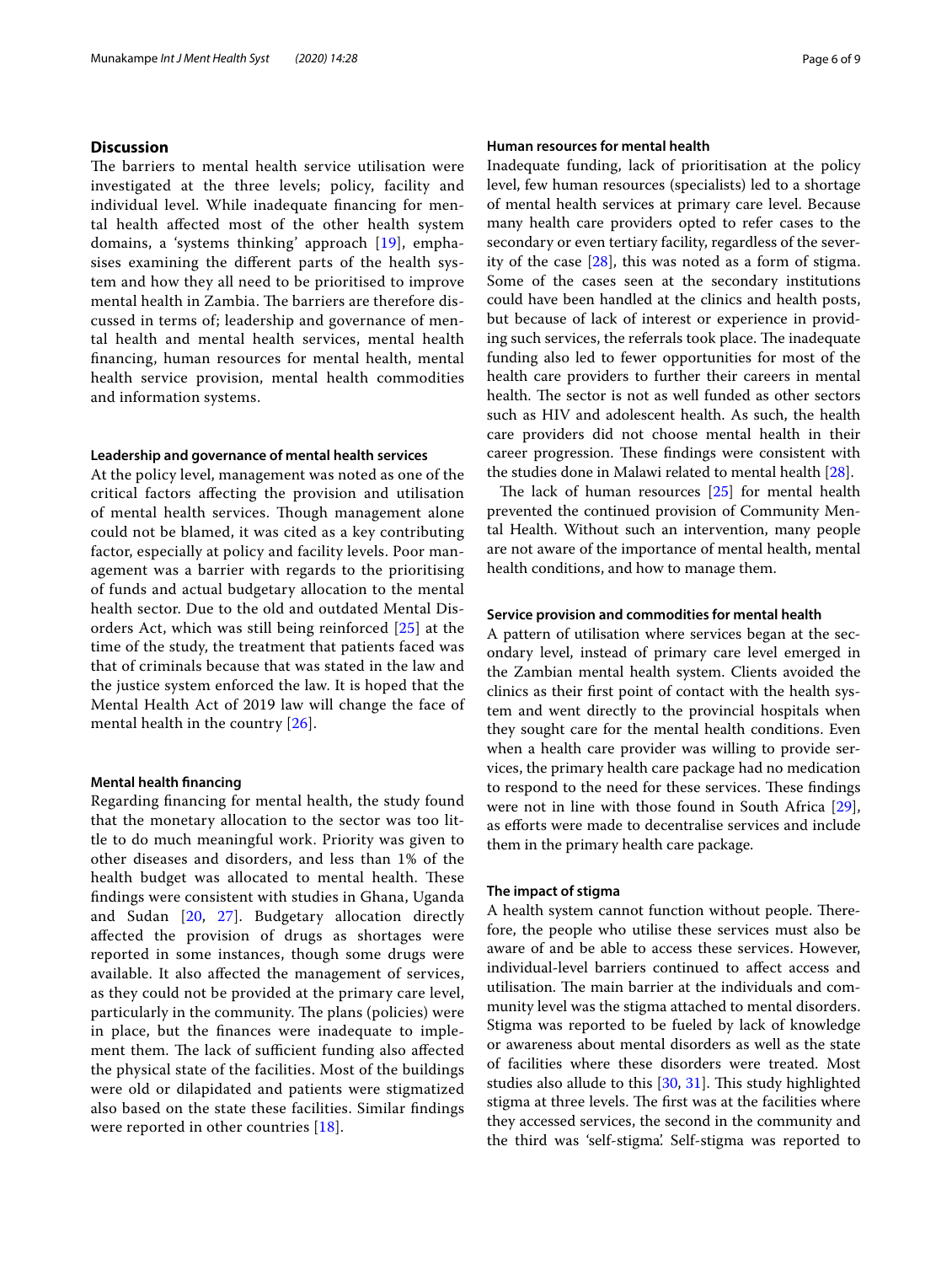be stigma the patient has towards himself and also due to adverse treatment from the people around.

Within the community, stigma towards the patients afected the pathway of treatment and in some cases may have contributed to relapse, as the patients found comfort in their old behaviour (particularly for substance-induced disorders). Other studies indicate that post-hospitalisation stigma is related to negative health outcomes for patients, including relapse [[32\]](#page-8-0) but can be combated by anti-stigma initiatives in the community [[33\]](#page-8-1). The lack of provision of community mental health services from the health sector left little room for awareness and knowledge of mental health and mental health conditions in the community.

The study revealed that people who utilised services were more likely to be knowledgeable about mental health conditions are and that this was because most of the family members and patients only knew of these conditions after they encountered mental health conditions in the family. However, stigma still afected the management of these conditions in the community, as well as through the health system. Ultimately, fnancing of mental health care was seen as the solution to reducing stigma and increasing awareness of mental health conditions in the communities.

# **Strengths and limitations**

This study did not capture data on the functioning of health information systems as they relate to mental health. However, factors relating to how data is captured and used are crucial and could provide more information on the magnitude and burden of mental health conditions, the barriers related to specifc mental disorders and impact overall management of the entire health system.

This study was carried out in selected locations; hence, transferability may be limited as these locations may have been representative of specifc social contexts in the country. Since this information was acquired in government institutions, the private institutions may have had some insights that may not have been captured. Besides, the study excluded perspectives from patients themselves, but from their family caregivers as institutional permission to do so was not granted in time. The institutions included in the study required mental health practitioners from their institutions to interview the patients, instead of the research team. This was a requirement for conducting the research with patients, but could not be done within the study timeline. Nevertheless, the primary caregivers were capable of providing information on barriers to the utilization of mental health services in Zambia. This study focused on barriers at the policy, facility and individual level, but mostly on the supply side. Hence barriers in the community were not adequately captured.

Despite these challenges and limitations, the study collected data from 5 institutions in three provinces and these were diferent enough to transfer [[34](#page-8-2)] information to most parts of the country with the same socio-economic and cultural landscape and created proxies for the situation in the other provinces, providing variation [[34,](#page-8-2) [35\]](#page-8-3) in study location needed to triangulate the fndings. While theoretical saturation was not achieved in the study due to sample size limitations, variation and triangulation of data sources; the addition of the health workers, policy makers and implementers' perspectives provided credible information that adds to the dearth of knowledge on mental health care in Zambia and the data generated is relevant for policy considerations. The findings are also a basis for more research on mental health in Zambia.

Also, the study adopted 'well established and clearly exposed' qualitative research methods and these added to the dependability or consistency of the methods [[34–](#page-8-2) [36\]](#page-8-4). While the sample was small and theoretical saturation was not achieved, the data was 'relevant to society' [[35](#page-8-3)] as highlighted by Mays and Pope, providing credible information on barriers to utilisation of mental health services in Zambia. Overall, additional rigorous and scientifcally valid studies on mental health care in Zambia are needed to fll-up the immense information gap in this sector.

# **Conclusion**

The study aimed to explore the barriers to the utilisation of mental health services in Zambia, and the mental health system is deeply afected by these barriers. A need to integrate mental health services into primary health care is one way to increase the accessibility and utilisation of mental health services. Some cases that were transferred to the provincial centres could have handled at the primary care level. Hence, integration at this level would improve the efficiency of the mental health system. Sensitising of health care providers about the need for mental health professionals, particularly at the community level was seen as a solution to increasing the human resource base for mental health, as well as providing incentives for career progression in the feld. For the community members, awareness and community education eforts are needed to tackle the myths and misconceptions and stigma that perpetuates poor mental health management at the community level. Overall, strengthening the community health systems would improve access and increase utilisation of mental health services.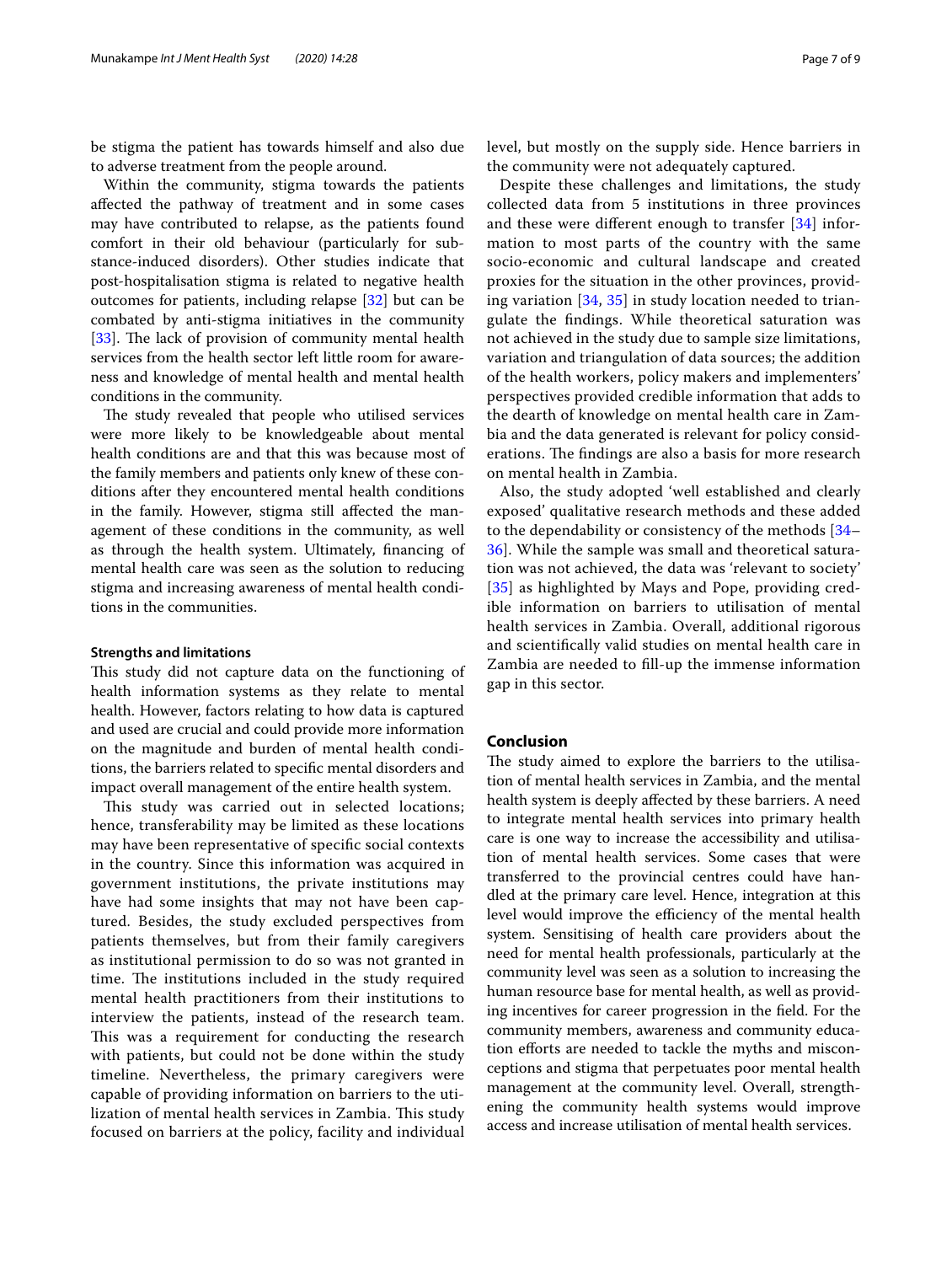# **Supplementary information**

**Supplementary information** accompanies this paper at [https://doi.](https://doi.org/10.1186/s13033-020-00360-z) [org/10.1186/s13033-020-00360-z.](https://doi.org/10.1186/s13033-020-00360-z)

**Additional fle 1.** Data collection tools: interview guides for the health workers, family care givers and policymakers.

#### **Acknowledgements**

Special gratitude to the Publication Mentorship for Women in Health Policy and Systems Research by the Alliance for Health Policy and Systems Research and Dr. Aditi Iyer for her invaluable support and mentorship. The participants, the provincial and district health officers and hospital administrators are also acknowledged.

#### **Authors' contributions**

MM contributed towards the study design, carried out the data collection, analysed the data, drafted and revised the manuscript. The author read and approved the fnal manuscript.

#### **Funding**

Not applicable.

## **Availability of data and materials**

The data used or analysed during the current study are available from the corresponding author on reasonable request. The articles reviewed are available online.

## **Ethics approval and consent to participate**

Ethical clearance was obtained from the University of Zambia Biomedical Research Ethics Committee, UNZABREC at the School of Medicine (REF No. 013-06-15) and permission to carry out the study in the public institutions was sought from the Ministry of Health, and the senior administrators at the health facilities. Informed consent was administered before each participant took part in the study.

#### **Consent for publication**

Not Applicable.

#### **Competing interests**

The author declares no competing interests.

#### **Author details**

<sup>1</sup> Department of Health Policy and Management, School of Public Health, University of Zambia, Lusaka, Zambia. <sup>2</sup> Strategic Centre for Health Systems Metrics & Evaluations (SCHEME), Department of Epidemiology & Biostatistics, School of Public Health, University of Zambia, Lusaka, Zambia.

#### Received: 17 September 2019 Accepted: 4 April 2020 Published online: 16 April 2020

#### **References**

- <span id="page-7-0"></span>Mwape L, Mweemba P, Kasonde JM. Strengthening the health system for mental health in Zambia. Lusaka: Zambia Forum for Health Research; 2010.
- <span id="page-7-1"></span>2. Mwape L, Mweemba P, Kasonde J. Strengthening the health system to enhance mental health in Zambia: a policy brief. Int J Technol Assess Health Care. 2012;28(3):294–300.
- <span id="page-7-2"></span>Sikwese A, et al. Human resource challenges facing Zambia's mental health care system and possible solutions: results from a combined quantitative and qualitative study. Int Rev Psychiatry. 2010;22(6):550–7.
- <span id="page-7-3"></span>4. WHO, Comprehensive mental health action plan 2013–2020. 2013, World Health Organization: Geneva.
- <span id="page-7-4"></span>5. Chipimo PJ, Tuba M, Fylkesnes K. Conceptual models for mental distress among HIV-infected and uninfected individuals: a contribution to clinical practice and research in primary-health-care centers in Zambia. BMC Health Serv Res. 2011;11(1):7.
- <span id="page-7-5"></span>6. NCCMH, Common Mental Health Disorders: Identifcation And Pathways To Care. National Collaborating Centre for Mental Health, in The British Psychological Society and The Royal College of Psychiatrist. 2011, The British Psychological Society: London, Leister.
- <span id="page-7-6"></span>7. Mayeya J, et al. Zambia mental health country profle. Int Rev Psychiatry. 2004;16(1–2):63–72.
- <span id="page-7-7"></span>8. Kapata J, et al. Report of the Committee on Health Community Development and Social Welfare for the Fifth Session of the National Assembly. N. Assembly Editor. 2010: Lusaka. p. 28.
- 9. Anakwenze U, Zuberi D. Mental health and poverty in the inner city. Health Social Work. 2013;38(3):147–57.
- 10. Wolff G, et al. Community knowledge of mental illness and reaction to mentally ill people. Br J Psychiatry. 1996;168(2):191–8.
- 11. Lam DCK, Salkovskis PM, Warwick HMC. An experimental investigation of the impact of biological versus psychological explanations of the cause of "mental illness". J Mental Health. 2005;14(5):453–64.
- <span id="page-7-8"></span>12. Marrone JG. If work makes people with mental illness sick, what do unemployment, poverty, and social isolation cause? Psychiatric Rehab J. 1999;23(2):187.
- <span id="page-7-9"></span>13. Chigunta F, V. Mwanza, 4 Measuring and promoting youth entrepreneurship in Zambia. Young Entrepreneurs in Sub-Saharan Africa, 2016. p. 48.
- <span id="page-7-10"></span>14. CSO, Living Conditions Monitoring Survey Report 2006 and 2010, C.S.O.a.t.M.o. Health/Zambia, Editor. 2011, Central Statistical Office Lusaka, Zambia.
- <span id="page-7-11"></span>15. Bjorklund RW, Pippard JL. The mental health consumer movement: Implications for rural practice. Commun Mental Health J. 1999;35(4):347–59.
- <span id="page-7-12"></span>16. Lungu M. Factors contributing to underutilization of mental health services in health centres within Lusaka urban. Lusaka: University of Zambia; 2015.
- <span id="page-7-13"></span>17. Banda WW, Constraints affecting the administration of mental health services in Zambia With special reference to manpower training and utilization. 2012.
- <span id="page-7-14"></span>18. Jacob K, et al. Mental health systems in countries: where are we now? Lancet. 2007;370(9592):1061–77.
- <span id="page-7-15"></span>19. Mutale W, et al. Application of system thinking concepts in health system strengthening in low-income settings: a proposed conceptual framework for the evaluation of a complex health system intervention: the case of the BHOMA intervention in Zambia. J Eval Clin Pract. 2016;22(1):112–21.
- <span id="page-7-16"></span>20. Abdelgadir E. Exploring Barriers to the Utilization of Mental Health Services at the Policy and Facility Levels in Khartoum State, Sudan, in Global Health. 2012, University of Washington: Washington. p. 38.
- 21. Kakuma R, et al. Mental health stigma: what is being done to raise awareness and reduce stigma in South Africa? Afr J Psychiatry. 2010;13(2):116–24.
- <span id="page-7-17"></span>22. Omar MA, et al. Mental health policy process: a comparative study of Ghana, South Africa, Uganda and Zambia. Int Journal Mental Health Syst. 2010;4(1):24.
- <span id="page-7-18"></span>23. Vaismoradi M, Turunen H, Bondas T. Content analysis and thematic analysis: implications for conducting a qualitative descriptive study. Nursing Health Sci. 2013;15(3):398–405.
- <span id="page-7-19"></span>24. Braun V, Clarke V. Using thematic analysis in psychology. Qual Res Psychol. 2006;3(2):77–101.
- <span id="page-7-20"></span>25. Ngungu J, Beezhold J. Mental health in Zambia-challenges and way forward. Int Psychiatry. 2009;6(2):39–40.
- <span id="page-7-21"></span>26. Zambia G. The Mental Health Act. 2019, Government Printers: Lusaka.
- <span id="page-7-22"></span>27. Bird P, et al. Increasing the priority of mental health in Africa: fndings from qualitative research in Ghana, South Africa, Uganda and Zambia, in Health Policy and Planning. The London School of Hygiene and Tropical Medicine, 2010: p. 1-9.
- <span id="page-7-23"></span>28. Kauye F. Management of mental health services in Malawi. Int Psychiatry. 2008;5:29–31.
- <span id="page-7-24"></span>29. Mkhize N, Komesta MJ. Community access to mental health services: lessons and recommendation: primary health care: programme areas. South Afr Health Rev. 2008;2008:103–13.
- <span id="page-7-25"></span>30. Corrigan P. How stigma interferes with mental health care. Am Psychol. 2004;59:614–25.
- <span id="page-7-26"></span>31. Shim R, Rust G. Primary care, behavioral health, and public health: Partners in reducing mental health stigma. Am J Public Health. 2013;103(5):5–7.